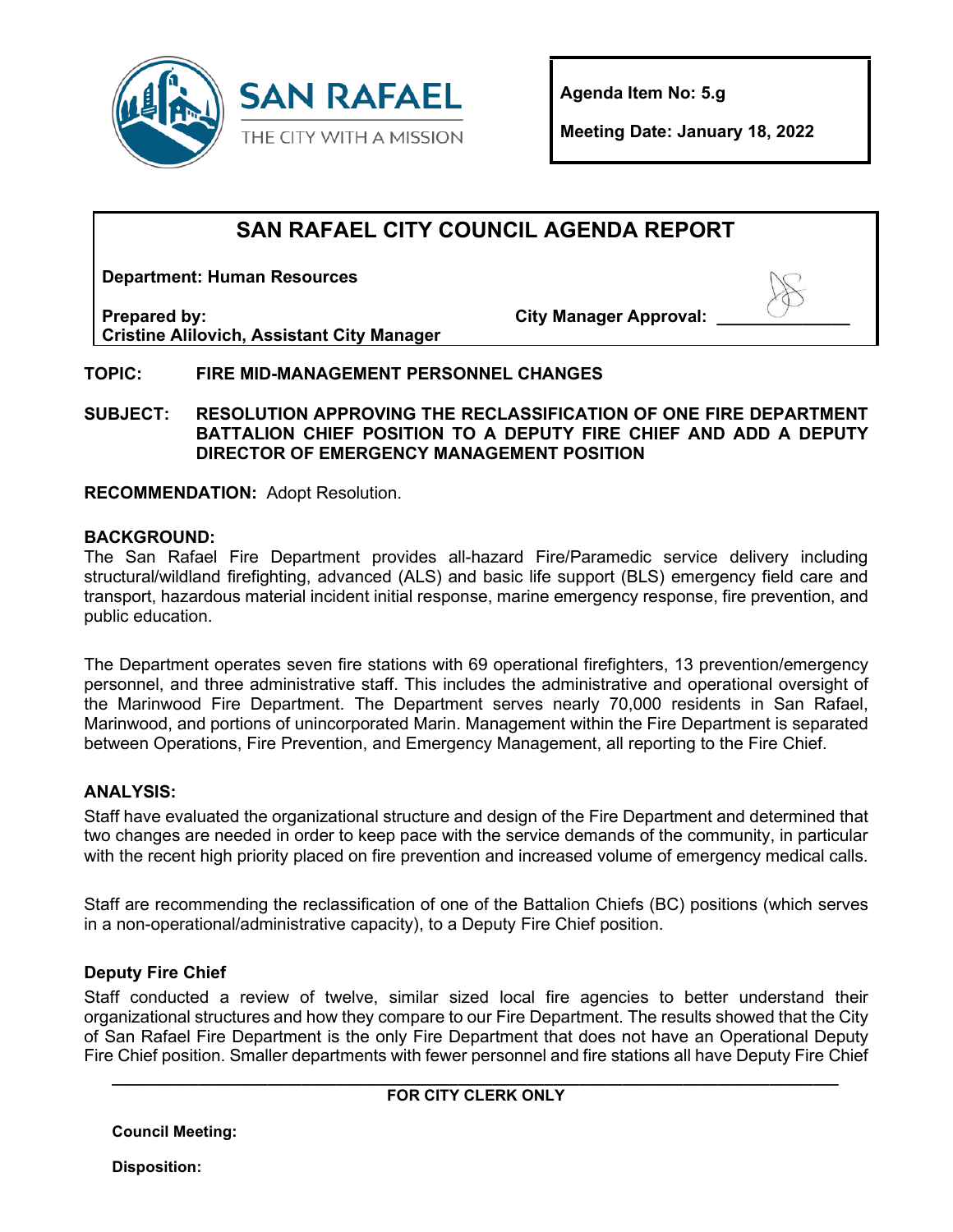#### **SAN RAFAEL CITY COUNCIL AGENDA REPORT / Page: 2**

positions, leaving San Rafael as an outlier and at a disadvantage operationally and from a retention and recruitment standpoint. The City currently employs a retired annuitant whose responsibilities are more closely aligned with a Fire Marshal. This position does not directly support fire suppression and emergency medical service operations.

Succession planning within a public safety organization suggests that there should be a path that encourages and supports upward mobility within the organizational structure. In the absence of such a hierarchy, limited opportunities to train, educate, mentor, and prepare future leaders within the ranks result. The limited opportunities can have a debilitating effect on otherwise motivated employees to pursue employment or tenure with an organization that peaks at the rank of BC. Battalion Chief Officers require one additional step toward the path to executive leadership and this is best accomplished through the creation of a Deputy Fire Chief position within the organization. The existence of this position serves to connect the senior staff to the executive staff, while maintaining a supplemental staffing "relief valve" in the event of a BC long-term absence.

The reclassification of a Battalion Chief position to a Deputy Fire Chief position will provide professional level administrative staffing and result in the three current Battalion Chiefs reporting directly to the Deputy Fire Chief. This structure improves span of control and allows the Fire Chief to more effectively manage the Operations, Fire Prevention, and Emergency Management Divisions, and appoint an acting Chief in their absence.

#### **Deputy Director of Emergency Management**

Currently, the City employs one fixed-term Emergency Manager. This position was originally formed to improve the City's disaster and emergency preparedness and prepare the community for a multitude of risks including, natural disasters, human-made catastrophes, pandemic conditions, transportation accidents, civil demonstrations/unrest, utility provider generated power disruptions, and more.

The position prepares the City for disasters and emergencies through long range planning, community training, and training of City personnel. This includes management of the day to day operations within the City's Emergency Operation Center (EOC) when active. This task involves coordination with local, state, and a federal agencies and partners, managing City personnel within the EOC and ensuring critical needs are met during an emergency. As we've seen during recent years between Public Safety Power Shutoffs (PSPS), wildfires, storms, and a pandemic, it is critical that the City remain prepared and ready to respond to a host of emergency situations, all of which, are coordinated by the Emergency Manager.

This position was created as fixed term, due to financial limitations to fund an ongoing position. The goal of the fixed term position was to have the Emergency Manager develop the plans and programs necessary for the City to implement, which would be implemented by existing City staff. Based on what we've learned through this pandemic, it is clear that committing ongoing funds to this position is critical, especially in light of the additional volume of work required to address wildfire prevention and preparedness.

In March 2020, Marin voters including San Rafael residents, voted to approve Measure C, a parcel tax intended to fund wildfire prevention and preparedness efforts. The Marin Wildfire Prevention Authority (MWPA) was created to administer and coordinate Measure C programs and funds. When this was the done, the City moved all MWPA functions under the supervision of the Emergency Manager. This included Vegetation Management, Defensible Space, and Wildfire Mitigation and Emergency Preparedness. Responsibilities include hiring, training, supervising, and overseeing all MWPA related projects in the San Rafael. This expanded role and the subsequent benefit realized by the work done through the MWPA funding have been instrumental in increasing the City's wildfire preparedness while decreasing the risk of devasting wildfires.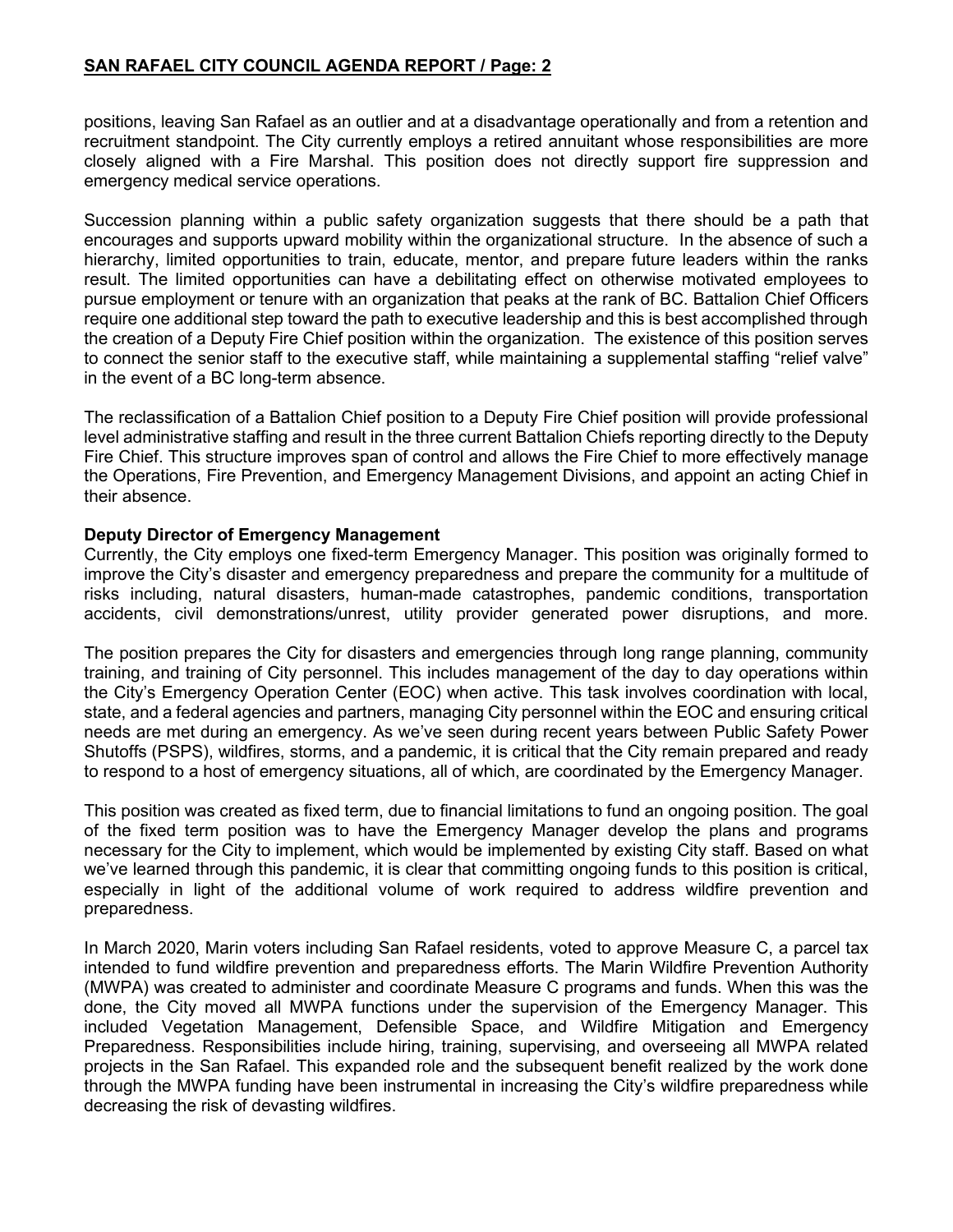Due to the increased responsibility of this position, the City hired a consultant, Municipal Resource Group (MRG) to conduct a staffing and organizational assessment of the City's Emergency Services. MRG reviewed program and staffing needs, developed staffing classifications and compensation, and prepared findings and recommendations as part of their scope. Analysis was conducted to review the labor market and relationships within the City's Fire Department. The recommendation from the assessment was to create a full-time, permanent Deputy Director of Emergency Management position within the Fire Department to oversee emergency operations and the MWPA wildfire program, which will allow the City to continue to be prepared and ready to respond to all emergencies currently and in the future. The change from Emergency Manager to Deputy Director of Emergency Management is justified by the increased roles and responsibilities the position will assume moving forward.

#### **Summary of recommendations**

Staff recommends that one BC position be reclassified as a Deputy Fire Chief. The BCs are currently represented by the San Rafael Fire Chief Officers' Association (SRFCOA) and this position would become a non-represented mid-management position and not a represented association position. The SRFCOA were properly noticed regarding this change and are in support of this reclassification request. If approved, the department would hold an open recruitment to fill the position and all qualified internal candidates would be encouraged to apply for the position.

Staff also recommends the addition of one Deputy Director of Emergency Management, which would be non-represented mid-management. The current Emergency Manager (fixed-term) position would be eliminated with cost savings from that position partially funding the new position. The balance of the funding for the new position would primarily be funded by Measure C funds in recognition of the additional duties managing the MWPA program.

Staff recommends that both positions be added to the mid-management salary schedule. All relevant attachments including job classification/descriptions and salary schedules can be found in the attachments to this report.

## **FISCAL IMPACT:**

The fiscal impact of the reclassification to a Deputy Fire Chief and the addition of a full-time Deputy Director of Emergency Management position is \$11,139 and \$117,451 respectively, for a total of \$128,590. Funding is available between the General Fund and MWPA funds for both changes with the breakdown outlined in Table 1. There are sufficient funds within the Fire Department's general and MWPA funds and new appropriations are not required.

| iaviv i. i iovai illipavi                 |            |                     |                  |  |  |  |
|-------------------------------------------|------------|---------------------|------------------|--|--|--|
| <b>Position Changes</b>                   | <b>FTE</b> | <b>General Fund</b> | <b>MWPA Fund</b> |  |  |  |
| Delete (Current):                         |            |                     |                  |  |  |  |
| <b>Battalion Chief (SRFCOA)</b>           | 1.0        | \$366,616           | \$0              |  |  |  |
| Emergency Management Manager (fixed-term) | 1.0        | \$165,185           | \$0              |  |  |  |
| Add/Reclassify to:                        |            |                     |                  |  |  |  |
| Deputy Fire Chief (Mid-management)        | 1.0        | \$377,755           | \$0              |  |  |  |
| Deputy Director of Emergency Management   | 1.0        | \$169,582           | \$113,054        |  |  |  |
| Net:                                      | 0.0        | \$15,536            | \$113,054        |  |  |  |

Table 1: Fiscal Impact

#### **OPTIONS:**

The City Council has the following options to consider in this matter: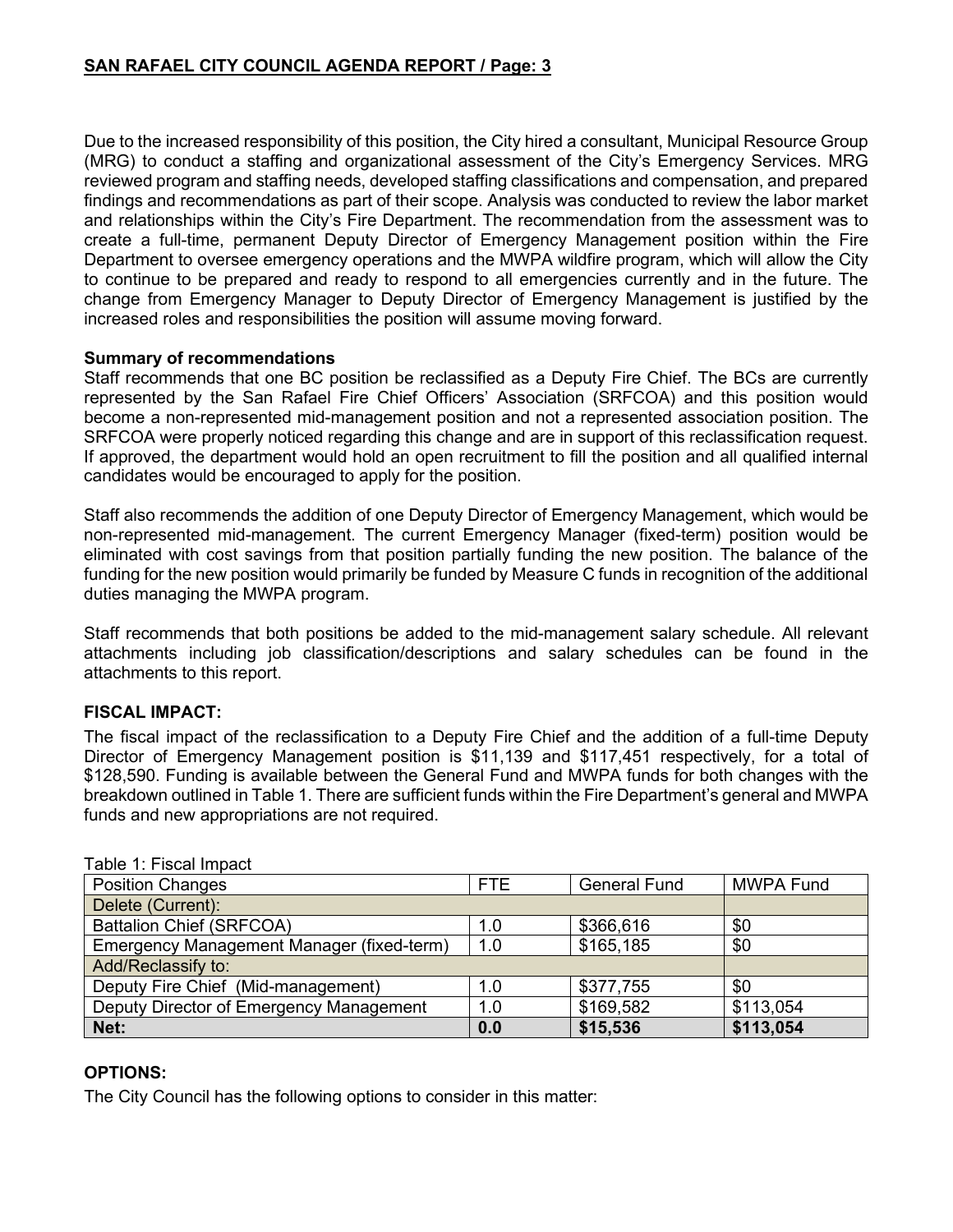- Staff's recommendation to adopt the resolution.
- Adopt resolution with modifications.
- Direct staff to return with more information.
- Take no action.

**RECOMMENDED ACTION:** Adopt Resolution to approve the reclassification of a Battalion Chief position to a Deputy Fire Chief and add a Deputy Director of Emergency Management position.

## **ATTACHMENTS:**

- 1. Resolution to approve the reclassification of a Battalion Chief Position to a Deputy Fire Chief and add a Deputy Director of Emergency Management position
- 2. Deputy Fire Chief Job Description
- 3. Deputy Director of Emergency Management Job Description
- 4. Unrepresented Mid-Management salary schedule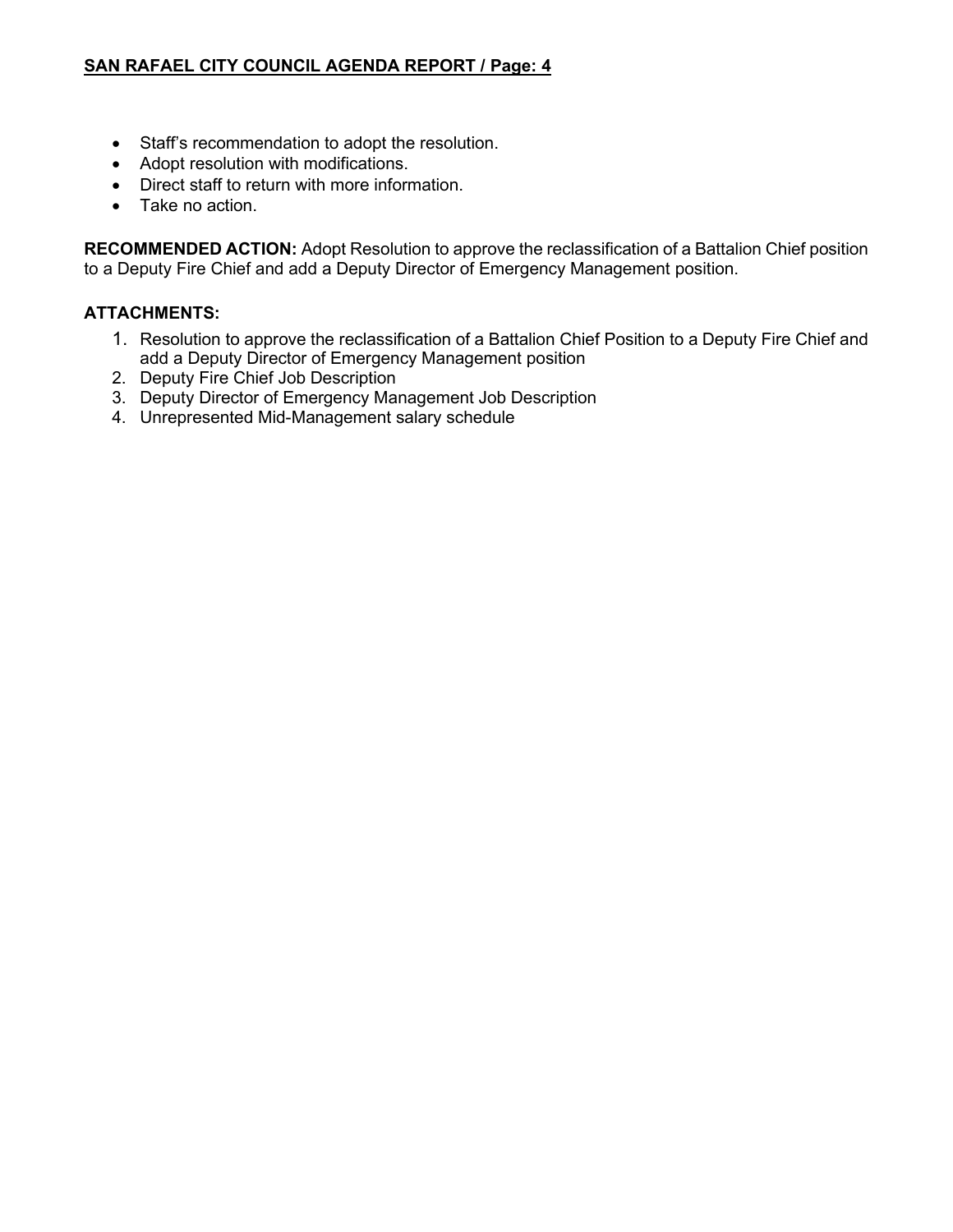#### **RESOLUTION NO.**

#### **A RESOLUTION OF THE CITY COUNCIL OF THE CITY OF SAN RAFAEL APPROVING THE RECLASSIFICATION OF ONE FIRE DEPARTMENT BATTALION CHIEF POSITION TO A DEPUTY FIRE CHIEF AND ADD A DEPUTY DIRECTOR OF EMERGENCY MANAGEMENT POSITION**

**WHEREAS**, the Administrative Battalion Chief provides Emergency Medical Services (EMS) training and oversight which are critical functions that are required for a department with 12 probationary firefighter/paramedics; and

**WHEREAS**, in addition to EMS training and oversight, the current Administrative Battalion Chief position's duties and responsibilities have increased since the position was created in 2017; and

**WHEREAS**, in addition to the current Administrative Battalion Chief position duties, a Deputy Fire Chief would provide project management and long-term planning skills, including implementation of findings from the upcoming EMS System study; and

**WHEREAS**, staff has reviewed other similarly sized fire departments and found that the City of San Rafael Fire Department lacks a Deputy Fire Chief position, between the Battalion Chiefs and Fire Chief, a position found in most similarly sized fire departments, that would increase efficiency of the overall command structure; and

**WHEREAS**, a reclassification of a Battalion Chief to Deputy Fire Chief will assist in recruiting and retaining qualified personnel by providing promotional opportunities within the department; and

**WHEREAS**, the City currently employs one fixed-term Emergency Management Manager; and

**WHEREAS**, in March 2020, Marin voters approved Measure C, a parcel tax intended to fund wildfire prevention and preparedness efforts; and

**WHEREAS**, a Deputy Director of Emergency Management would oversee the implementation of Measure C funding and continue to prepare the City for all emergencies; and

**WHEREAS**, the City hired Municipal Resource Group (MRG) to conduct an organizational assessment of the City's Emergency Services and their recommendations is the basis of the change to a full-time position;

**NOW, THEREFORE, BE IT RESOLVED**, that the City Council of the City of San Rafael hereby approves the reclassification of one Battalion Chief to a Deputy Fire Chief and the addition of one full-time Deputy Director of Emergency Management;

**BE IT FURTHER RESOLVED,** that the City Council of the City of San Rafael hereby approves the amendments to the mid-management salary schedule as recommended by staff and attached to the staff report.

**I, LINDSAY LARA,** Clerk of the City of San Rafael, hereby certify that the foregoing resolution was duly and regularly introduced and adopted at a regular meeting of the City Council of said City on Tuesday, the 18<sup>th</sup> day of January 2022, by the following vote, to wit: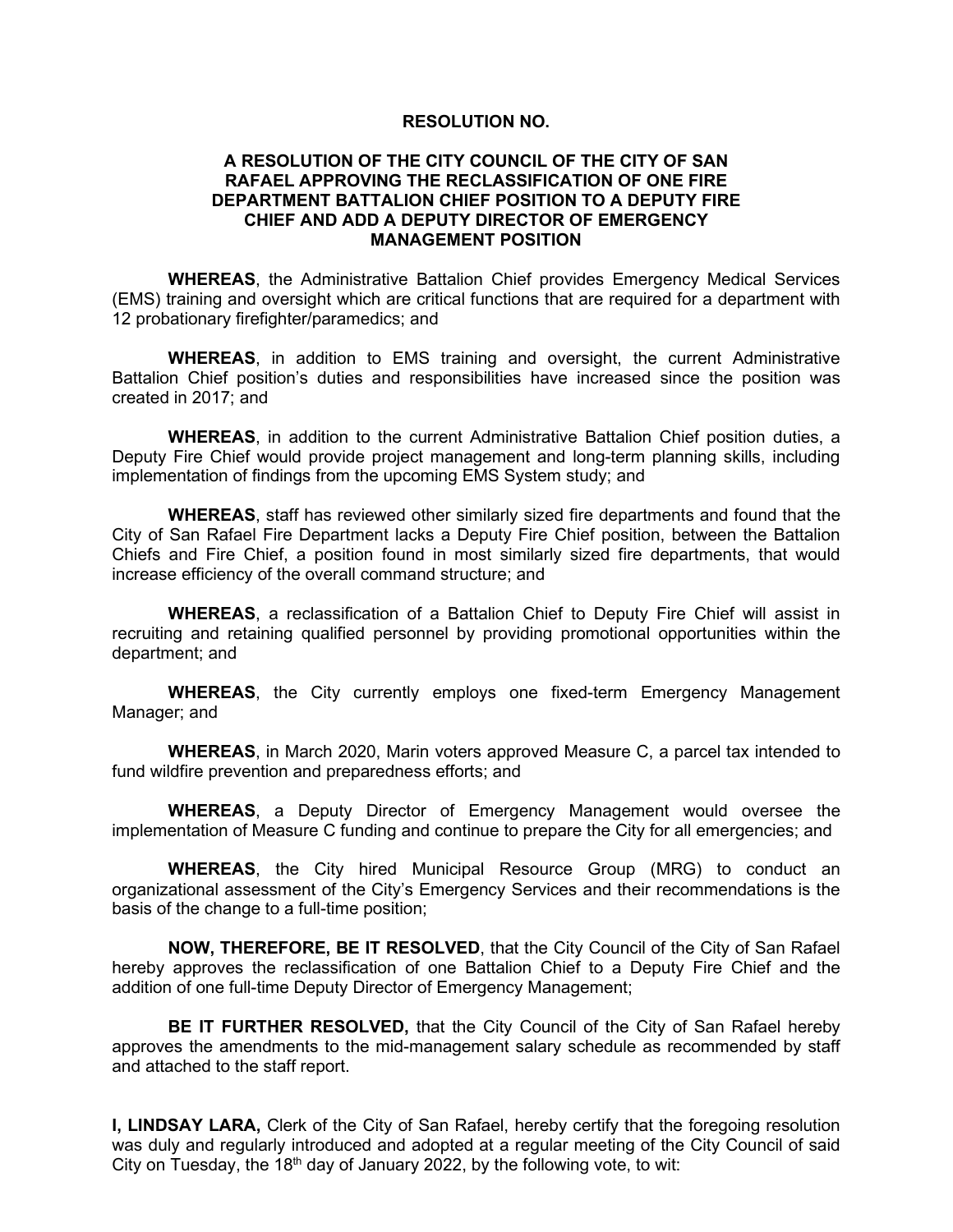AYES: COUNCILMEMBERS:

NOES: COUNCILMEMBERS:

ABSENT: COUNCILMEMBERS:

LINDSAY LARA, City Clerk

 $\mathcal{L}_\text{max} = \frac{1}{2} \sum_{i=1}^n \frac{1}{2} \sum_{i=1}^n \frac{1}{2} \sum_{i=1}^n \frac{1}{2} \sum_{i=1}^n \frac{1}{2} \sum_{i=1}^n \frac{1}{2} \sum_{i=1}^n \frac{1}{2} \sum_{i=1}^n \frac{1}{2} \sum_{i=1}^n \frac{1}{2} \sum_{i=1}^n \frac{1}{2} \sum_{i=1}^n \frac{1}{2} \sum_{i=1}^n \frac{1}{2} \sum_{i=1}^n \frac{1}{2} \sum_{i=1}^n$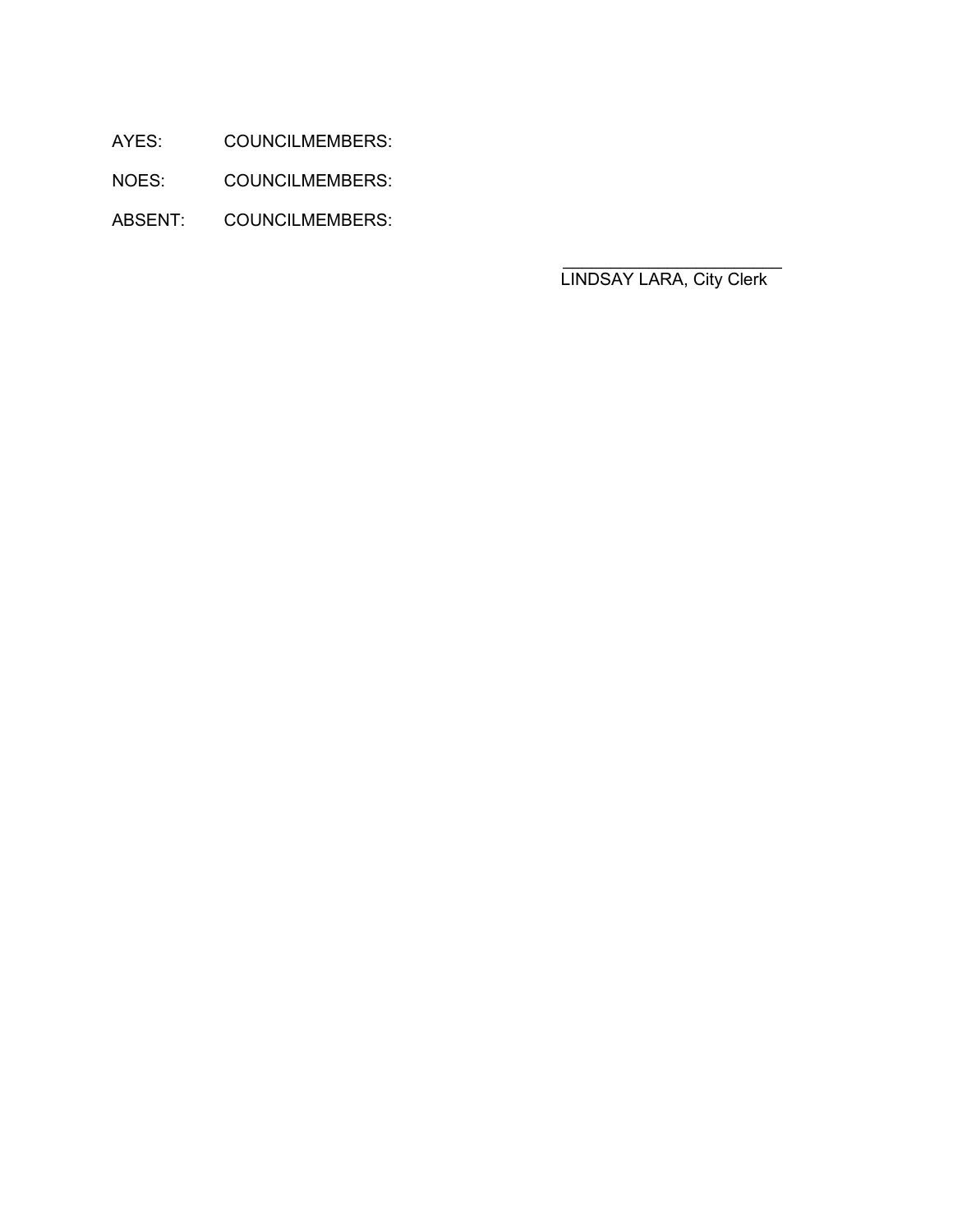# **Job Title: Deputy Fire Chief**

# **SUMMARY**

Under direction of the Fire Chief of the San Rafael Fire Department, the Deputy Chief (DC) plans, organizes, and directs, through subordinate supervisors, a major division of the fire department; and performs related duties as required.

# **DISTINGUISHING CHARACTERISTICS**

This is an executive-level sworn, public safety officer classification with responsibility for a major division of the Fire Department for the Operations Division. The Deputy Chief exercises independent judgment in interpreting and enforcing policies of the San Rafael Fire Department. The Deputy Chief is distinguished from the Battalion Chief in that the Deputy Chief is responsible for an operations or administrative division, whereas the Battalion Chief manages a district of several engine and truck companies supervised by Captains. The Deputy Chief is distinguished from the Fire Chief in that the latter has responsibility for the overall management of the Fire Department. The Deputy Chief is a member of the Department's executive management team. The Deputy Chief receives direction from the Fire Chief and exercises direction over Battalion Chiefs, subordinate supervisors, and administrative personnel. When necessary, the Deputy Chief will be required to provide coverage for Battalion Chief vacancies on an overtime basis.

**ESSENTIAL DUTIES AND RESPONSIBILITIES** include the following. This list is intended to be illustrative and does not represent an exhaustive list of duties and responsibilities. Incumbents may not perform all duties and responsibilities listed. Other duties may be assigned.

- Plan, organize, coordinate, administer and direct the work of a division of the San Rafael Fire Department.
- Develop, direct, and monitor the goals, objectives, policies, procedures, and work standards for the division.
- Plan, delegate, and oversee execution of division programs and activities.
- Direct the preparation and administration of a division budget.
- Interpret department rules and regulations and MOU provisions; participate in labor negotiations.
- Prepare or review reports for city management, boards, commissions, and other organizations.
- Prepare, review, and approve reports and various correspondence.
- Counsel subordinates on performance and deficiencies.
- Identify training needs and evaluate existing training programs; develop, conduct, and observe drills and training programs.
- Make presentations at City meetings, boards, and various community meetings.
- Manage human resources.
- Delegate, coordinate and follow-up on work of subordinates.
- Respond to citizen complaints or inquiries by phone, video, or in person.
- Direct emergency operations using fire ground strategy and tactics and Incident Command System (ICS) principles.
- Implement emergency plans and post-emergency incident evaluation.
- Participate in joint labor-management and safety committees and make recommendations to the Fire Chief.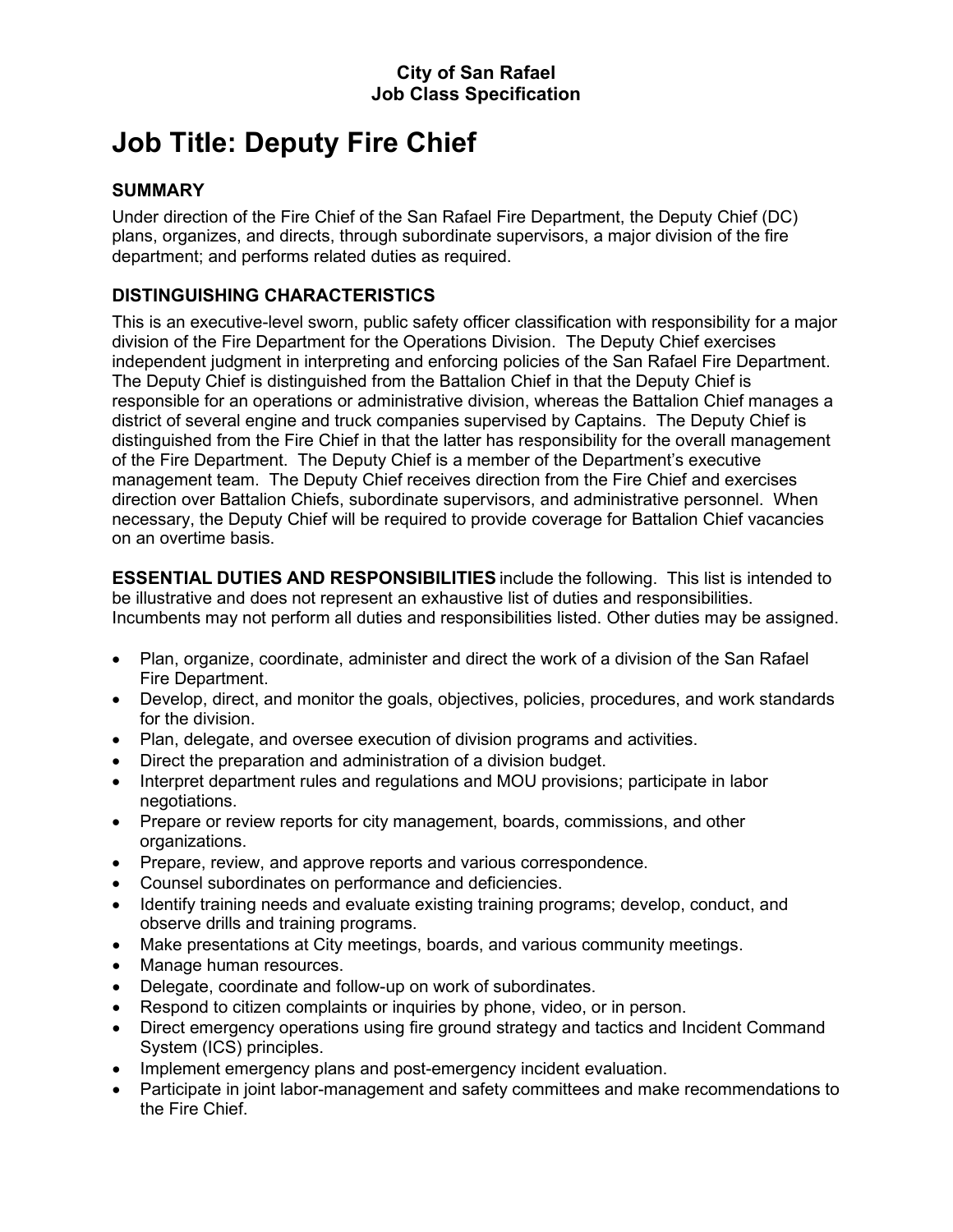- Administer department-wide inspection programs, pre-fire planning, equipment services, facilities maintenance, in-service training, and community relations.
- Oversight of Nurse Educator and EMS Best Practices (or similarly assigned) personnel.
- Evaluates the need for new equipment and supplies and prepares and presents budget requests related to EMS and Operational needs.
- Serve as a liaison to County and Health Maintenance Organizations and Emergency Medical Services staff including the Medical Director.
- Reviews departmental Emergency Medical Services performance and effectiveness; formulates programs and/or policies to align with County and State requirements.
- Research and develop special programs and policies.
- Delegate liaison duties for other agencies and media, including requests for mutual aid in response to emergency situations.
- Drive SRFD vehicles in accordance with California Vehicle Code and SRFD regulations.
- Maintain a high state of morale through a presence of leadership, authority, and direction.
- Participation in countywide Operations Section activities and goals.
- Participate in EOC functions as needed during major emergency incidents.

# **Knowledge of:**

- Extensive technical knowledge of the principles, techniques, strategy, materials, and equipment used in fire suppression, specialized response, safety, investigation, and prevention.
- Demonstrated ability and experience managing, planning, coordinating, and administering for an EMS transport agency (public or private).
- Extensive knowledge of principles of goal setting, consensus building, and leadership.
- Extensive knowledge of principles, modern practices, techniques, and equipment used in allrisk mitigation and emergency response.
- Acquired knowledge and application of the City's Together San Rafael guiding principles, San Rafael Fire Department mission statement, philosophy, short and long-term objectives, resources, policies, rules, regulations, radio procedures, and professional standards.
- Acquired knowledge of San Rafael city geography, map correspondence, and jurisdiction boundaries.

# **Ability to:**

- Ability to apply and utilize SRFD resources and external resources provided through the mutual aid system.
- Ability to analyze problems, exercise independent judgment within general policy guidelines, and adopt an effective course of action under stressful conditions; to make command decisions.
- Ability to plan, organize, direct, lead, and coordinate a large group of employees through subordinate supervisors.
- Ability to employ knowledge and interpersonal skills to quickly obtain essential information from other officers and the community.
- Ability to drive vehicle safely to and from emergency situations.
- Ability to use vehicle radio, and satellite or cellular telephone to verbally communicate with Marin County Sheriff's Office Dispatch Center, other stations and personnel, employing knowledge of SRFD radio broadcast procedures, City geography, and most expedient routes to emergency sites.
- Ability to manage time effectively.
- Demonstrated ability to supervise, train, mentor, and evaluate personnel.
- Ability to prepare clear and concise reports using a personal computer.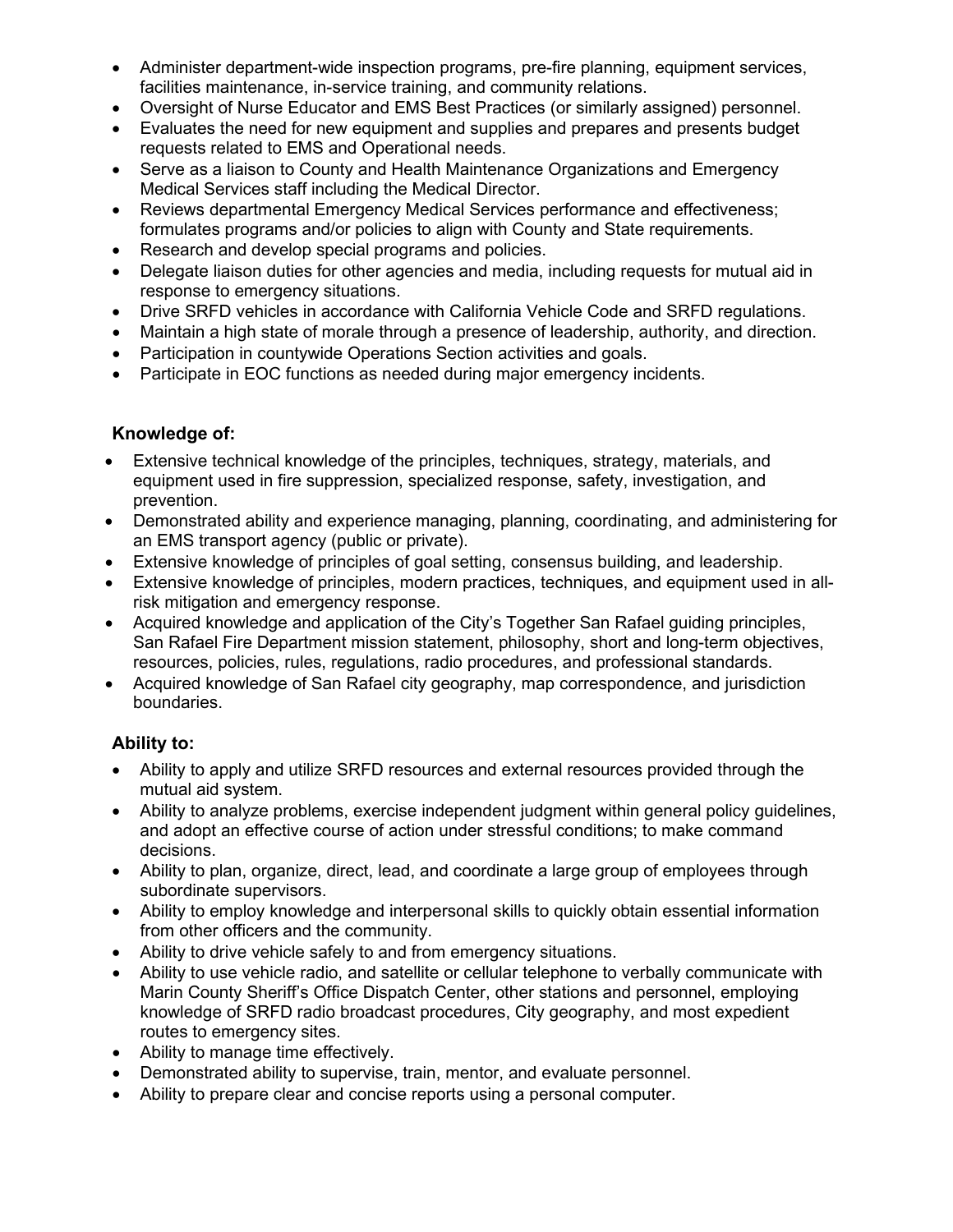- Ability to make presentations to various groups and organizations.
- Ability to communicate effectively in both oral and written form.
- Ability to establish effective and collaborative relationships with those contacted in the performance of duties.

#### **EDUCATION AND/OR EXPERIENCE:**

Any combination of education and experience that would provide the required knowledge, skill and ability outlined above is qualifying. A typical way to obtain such knowledge, skill and ability is:

A Bachelor's degree or higher is preferred, and evidence of advanced education and continued professional training and development is highly desirable. Must possess a track record of demonstrated leadership, proven accomplishments, and superior performance in the operation of fire services at a Chief Officer level in a progressive fire agency comparable to or larger than San Rafael. Experience serving an urban, ethnically, and culturally diverse community is essential. Experience serving for a minimum of 3 years as a Battalion, Division, or Deputy Fire Chief (or any successive combination thereof) is required.

#### **LICENSE/CERTIFICATES:**

Incumbent in this position is expected to operate automotive vehicles in the performance of assigned duties. Individuals appointed will be required to maintain a valid Class C California Driver's License with Firefighter Endorsement while employed.

Evidence of prior/recent ALS certification or comparable demonstrated administrative experience managing a public or private transport agency is desired.

#### **PHYSICAL DEMANDS:**

While performing the duties of this job, the employee is regularly required to stand; walk; sit; use hands to finger, handle, or feel; and talk or hear. The employee frequently is required to reach with hands and arms and climb or balance. The employee is occasionally required to stoop, kneel, crouch, or crawl and taste or smell. The employee must regularly lift and/or move up to 10 pounds and occasionally lift and/or move up to 100 pounds. Specific vision abilities required by this job include close vision, distance vision, color vision, peripheral vision, depth perception, and ability to adjust focus.

#### **WORK ENVIRONMENT:**

The physical demands described here are representative of those that must be met by an employee to successfully perform the essential functions of this job. Reasonable accommodations may be made to enable individuals with disabilities to perform the essential functions. While performing the duties of this job, the employee is frequently exposed to moving mechanical parts and outdoor weather conditions and frequently works evenings or weekends and inside environmental conditions. The employee is occasionally exposed to video display and occasionally works with use of their personal vehicle. The noise level in the work environment is usually moderate.

| Prepared By:          | Fire           |
|-----------------------|----------------|
| <b>Prepared Date:</b> | December 2021  |
| Bargaining Unit:      | Mid-Management |
| Approved:             |                |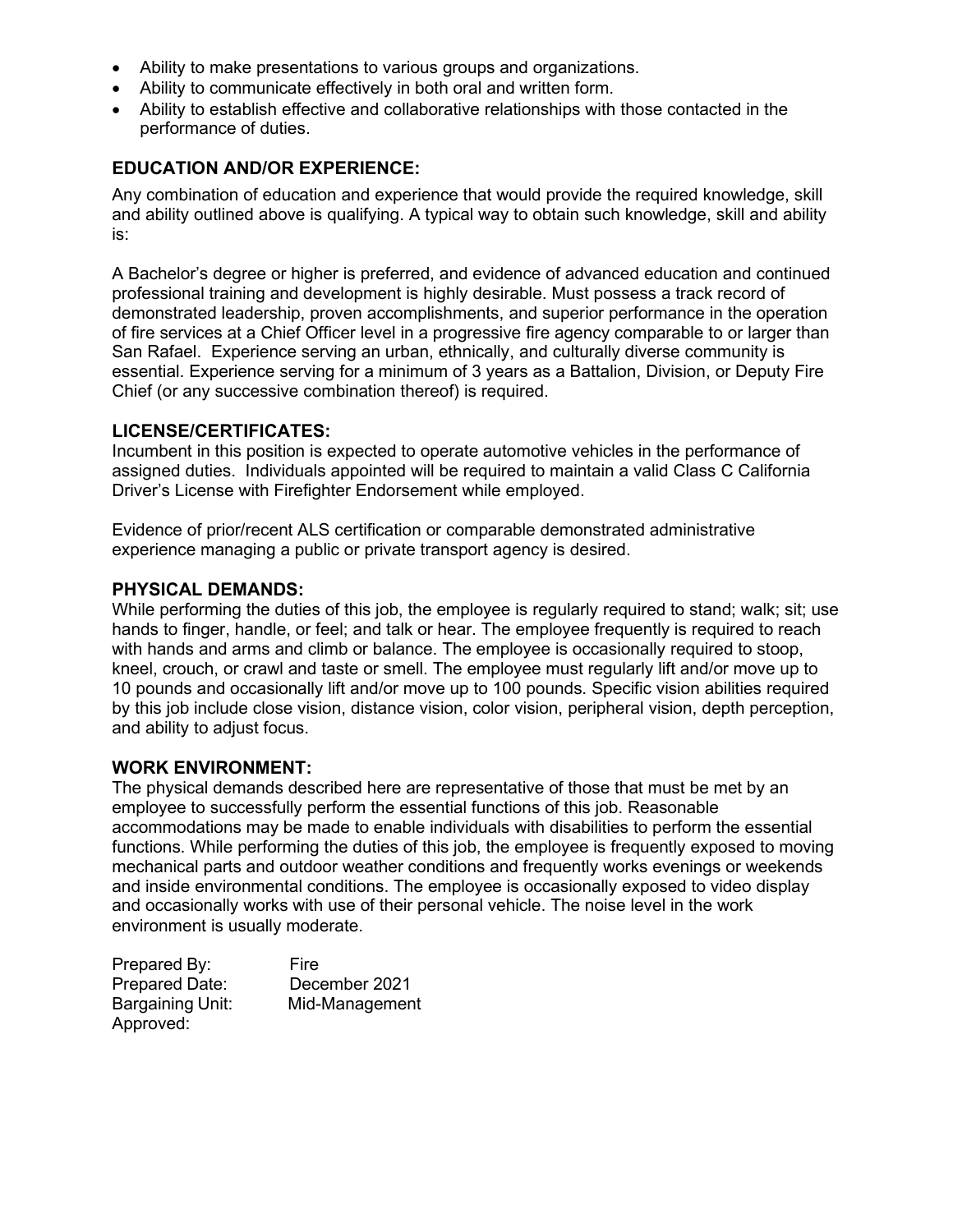# **City of San Rafael Job Class Specification**

# **Job Title: Deputy Director of Emergency Management**

#### **SUMMARY**

Under the direction of the City Manager or designee and Fire Chief, the Deputy Director of Emergency Management manages all aspects of the City's emergency organization in conformity with local, State and Federal all-risk requirements. The Deputy Director collaborates with the City Manager, Assistant City Manager, Police Chief, Fire Chief, and other Executive Team members to develop programs and policies for the effective development, planning, control, and evaluation of City and departmental emergency management. The Deputy Director coordinates and advises on various emergency management activities and operations of the City, which may include procedural and organizational improvements, public outreach, cross-departmental, City-wide, or regional coordination, technology review or other highlevel management functions. The Deputy Director works to educate and empower the whole community to prepare for disasters. The Deputy Director manages and directs division staff involved in defensible space, vegetation management, open space management and community outreach. The Deputy Director also interfaces regularly with Marin Wildfire Prevention Authority (MWPA) including managing staff and programs funded by MWPA. The Deputy Director provides support to the City Manager, Assistant City Manager and Fire Chief regarding emergency management projects, policies, goals, and priorities.

#### **DISTINGUISHING CHARACTERISTICS**

This single position class is characterized by the responsibility for leading the City's emergency management program including planning, preparation, mitigation, response and recovery. The incumbent may represent the City Manager (or designee) / Fire Chief on matters of emergency management or as otherwise authorized. As such, the incumbent uses considerable independent judgment and discretion in the performance of duties. The Deputy Director provides leadership and coordinates a comprehensive emergency management process in order to maintain a high level of readiness, including support of efforts such as emergency preparedness training and guidance to help reduce the loss of life and property not only of City departments but the whole community.

## **SUPERVISION RECEIVED AND EXERCISED**

Receives general direction from the City Manager (or designee) and Fire Chief under a matrixed supervision model. Primary supervisor will be the Fire Chief with overall program and policy direction coming from the City Manager or designee. Exercises direction supervision over management, professional, technical and administrative personnel.

**ESSENTIAL DUTIES AND RESPONSIBILITIES** include the following. This list is intended to be illustrative and does not represent an exhaustive list of duties and responsibilities. Incumbents may not perform all duties and responsibilities listed. Other duties may be assigned.

- Assists the City Manager (or designee) / Fire Chief in establishing and achieving citywide priorities, goals, and objectives for the emergency management program; assists the City Manager (or designee) / Fire Chief in strategic and long-range planning; sets milestones and implements quantifiable measurements to measure success of projects.
- Oversees emergency management services and programs; plans, organizes directs and evaluates emergency preparedness functions and programs; studies and analyzes the community's vulnerability to disaster and response capabilities; conducts systematic risk assessments; develops and implements comprehensive, long–term disaster mitigation plans and programs; coordinates with other agencies and regional efforts.
- Assures conformity of City OES programs with County, State and Federal requirements; monitors, reviews, and interprets changes in federal or state laws or regulations that impact the delivery of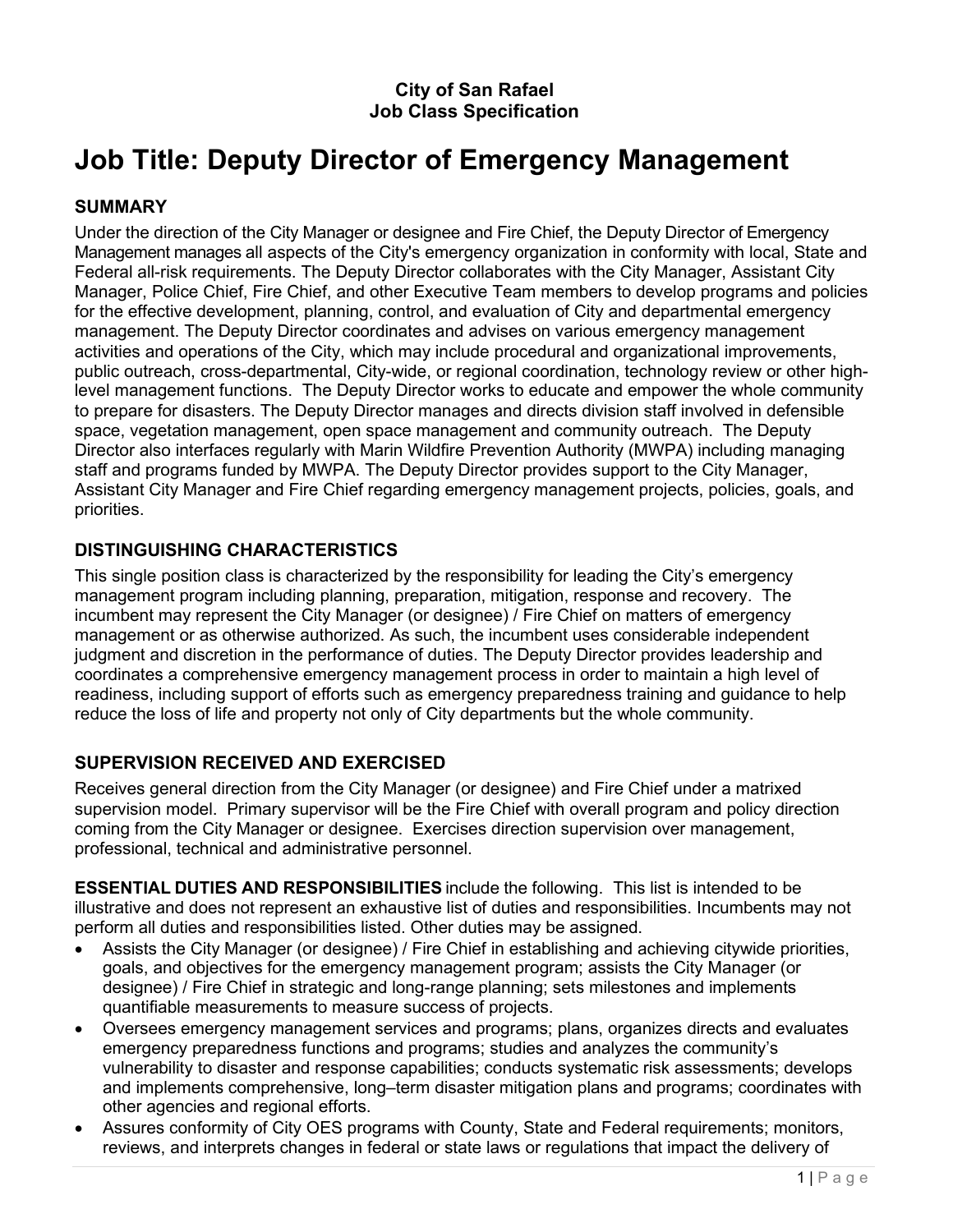emergency management programs and/or services and directs the implementation of changes to programs and services.

- Coordinates with the City Manager, Executive Team members, and City staff to support the Emergency Operations Center (EOC) through a roster of City employees and training/exercises.
- Serves as chief staff advisor during disaster response; may serve as Director of the City Emergency Operations Center and may serve as an on-call Staff Duty Officer.
- Investigates, researches and institutes best practices in emergency management;
- Provides guidance to department heads and departmental managers on emergency management matters and best practices.
- Plans, organizes, coordinates, supervises, and evaluates the performance of management, professional and technical personnel engaged in assigned emergency management activities, directly or through subordinate levels of supervision; establishes work priorities and performance standards; ensures compliance with City rules and policies; prioritizes resources and assignments.
- Interviews, selects, and ensures appropriate training and supervision of assigned staff; evaluates performance in support of the division's overall objectives; directs, coaches, and guides staff; advises subordinate managers and supervisors on appropriate handling of employee performance issues; oversees the professional development of assigned managers and staff.
- Participates in the development, and may oversee the preparation, of the division's annual budget and operational improvement plans; ensures appropriate allocation of resources; manages funding received from MWPA and ensures accountability of funding uses; researches, analyzes, and advises the City Manager (or designee) / Fire Chief of specific costs and recommendations for programs and services.
- Conducts high priority and complex work assignments; drafts and presents reports and recommendations; analyzes programs and services to continually seek program and process improvements; conducts presentations and trainings.
- Establishes and maintains liaison with appropriate governmental bodies, firms, organizations or individuals to assist in achieving City objectives and ensuring compliance with appropriate laws in emergency management.
- Prepares reports and analysis for City Council and City Staff; may represent the City before the City Council.
- Works with other City departments to advance emergency management needs; serves on committees to represent the City's needs; represents the City to external stakeholders, including community-based organizations, schools, and the public; and acts as a liaison with department heads, employees, the media, and the public.
- Supports, develops and implements public education and engagement programs regarding emergency management and various hazards including evacuation planning and preparation; review and resolves high levels complaints received from the community.
- Coordinates with Emergency Management staff in other cities and special districts on matters of joint concern.
- Performs related duties as required.

## **Knowledge of:**

- Knowledge of Federal, State, and other codes, laws, regulations, and protocols related to disaster and emergency management.
- Knowledge of California emergency management practices and procedures.
- Modern equipment and systems utilized in emergency management including the Incident Command System (ICS), Standardized Emergency Management System (SEMS), and Geographic Information Systems (GIS), or equivalent systems.
- Conditions leading to major emergencies, their effects, mitigation, response lines, resource requirements, damage assessment, recovery methods, and safety survival procedures.
- Operation of an Emergency Operations Center.
- Federal and state emergency services programs and funding procedures
- Budgeting principles and practices.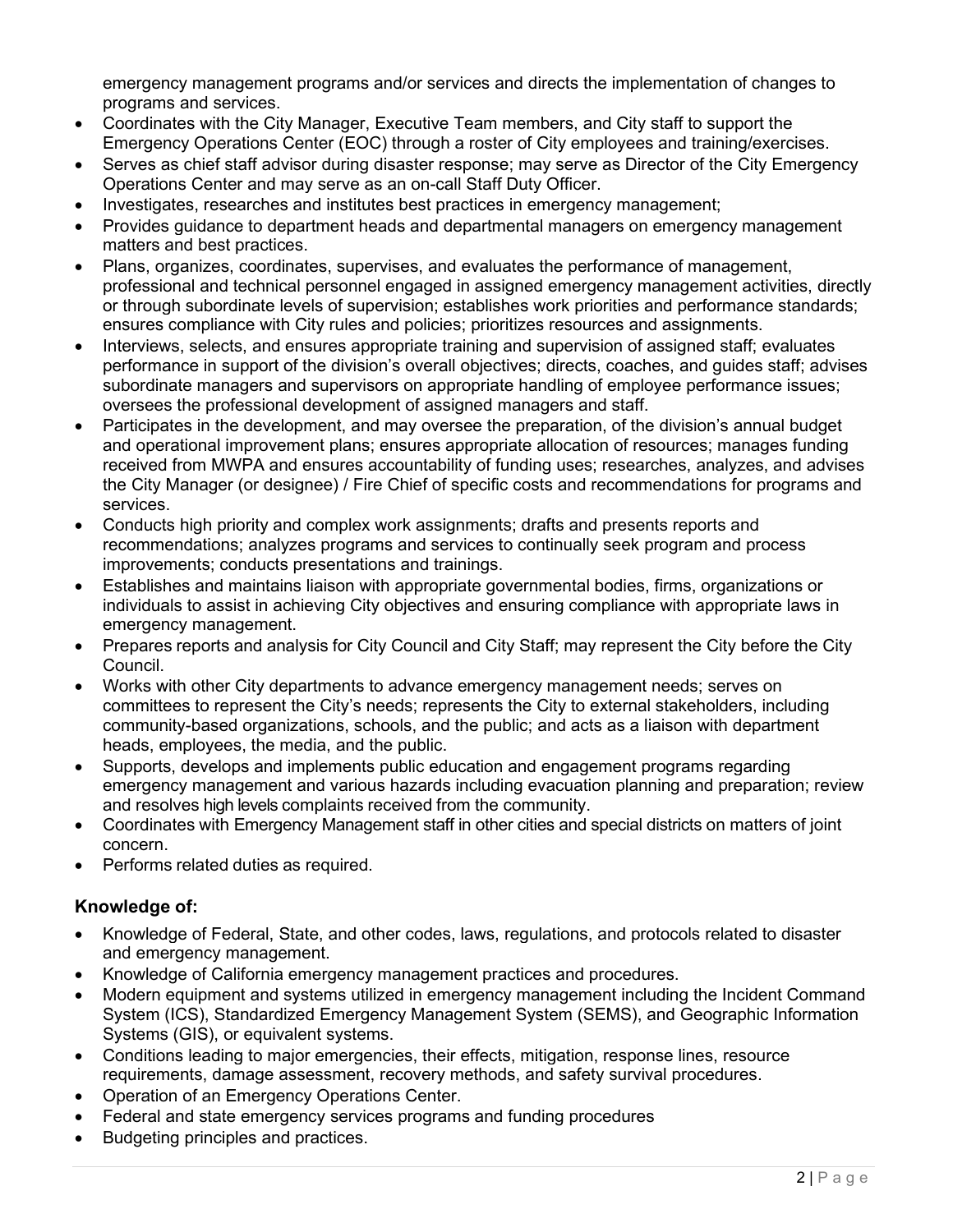- Methods, practices and procedures involved in the development of strategic plans.
- Long-range planning principles and practices.
- Knowledge of principles of supervision.
- Principles of management.
- Principles of organization, administration, and personnel management.
- Selecting and paying consultants.

#### **Ability to:**

- Organize, implement and direct emergency management operations and activities.
- Ability to work well with people, to research information, and to collect and analyze data.
- Ability to achieve the professional confidence of others and to elicit cooperation from others.
- Ability to coordinate a variety of complex tasks simultaneously.
- Ability to use public presentation and writing skills to communicate effectively and to assimilate and understand information, in a manner consistent with the essential job functions.
- Strong mediation and conflict resolution skills.
- Ability to make sound decisions in a manner consistent with the essential job functions.
- Ability to maintain mental capacity which allows the capability to exercise sound judgment and rational thinking under dangerous and stressful circumstances, evaluate various options and alternatives and choose an appropriate and reasonable course of action, and demonstrate intellectual capabilities during difficult situations.
- Interpret and apply Federal, State and local laws.
- Communicate effectively, verbally and in writing.
- Maintain a flexible, cooperative customer service attitude and work well with other departments.
- Manage a cadre of emergency management professionals and paraprofessionals.
- Manage a budget and supervise staff.

## **EDUCATION AND/OR EXPERIENCE:**

Any combination of education and experience that would provide the required knowledge, skill and ability outlined above is qualifying. A typical way to obtain such knowledge, skill and ability is:

A Bachelor's Degree in emergency management, public safety, business, or public administration, or a closely related field. A Master's Degree in emergency management is desirable. Six years of increasingly responsible experience performing emergency management, law enforcement, fire/EMS or related field preferably including supervisory/management experience. Completion of required Federal Emergency Management Agency (FEMA) courses: IS 100, 200, 300, 700, and 800. Possession of an Associate or Certified Emergency Manager Credential from the International Association of Emergency Managers or similar State credential is desirable. Ability to obtain a valid California Driver's License upon hire

## **PHYSICAL DEMANDS**

The physical demands described here are representative of those that must be met by an employee to successfully perform the essential functions of this job. Reasonable accommodations may be made to enable individuals with disabilities to perform the essential functions.

While performing the duties of this job, the employee is regularly required to sit and talk or hear. The employee frequently is required to stand; walk; use hands to finger, handle, or feel; and reach with hands and arms. The employee is occasionally required to climb or balance and stoop, kneel, crouch, or crawl. The employee must frequently lift and/or move up to 10 pounds and occasionally lift and/or move up to 50 pounds. Specific vision abilities required by this job include close vision, distance vision, color vision, peripheral vision, depth perception, and ability to adjust focus.

## **WORK ENVIRONMENT**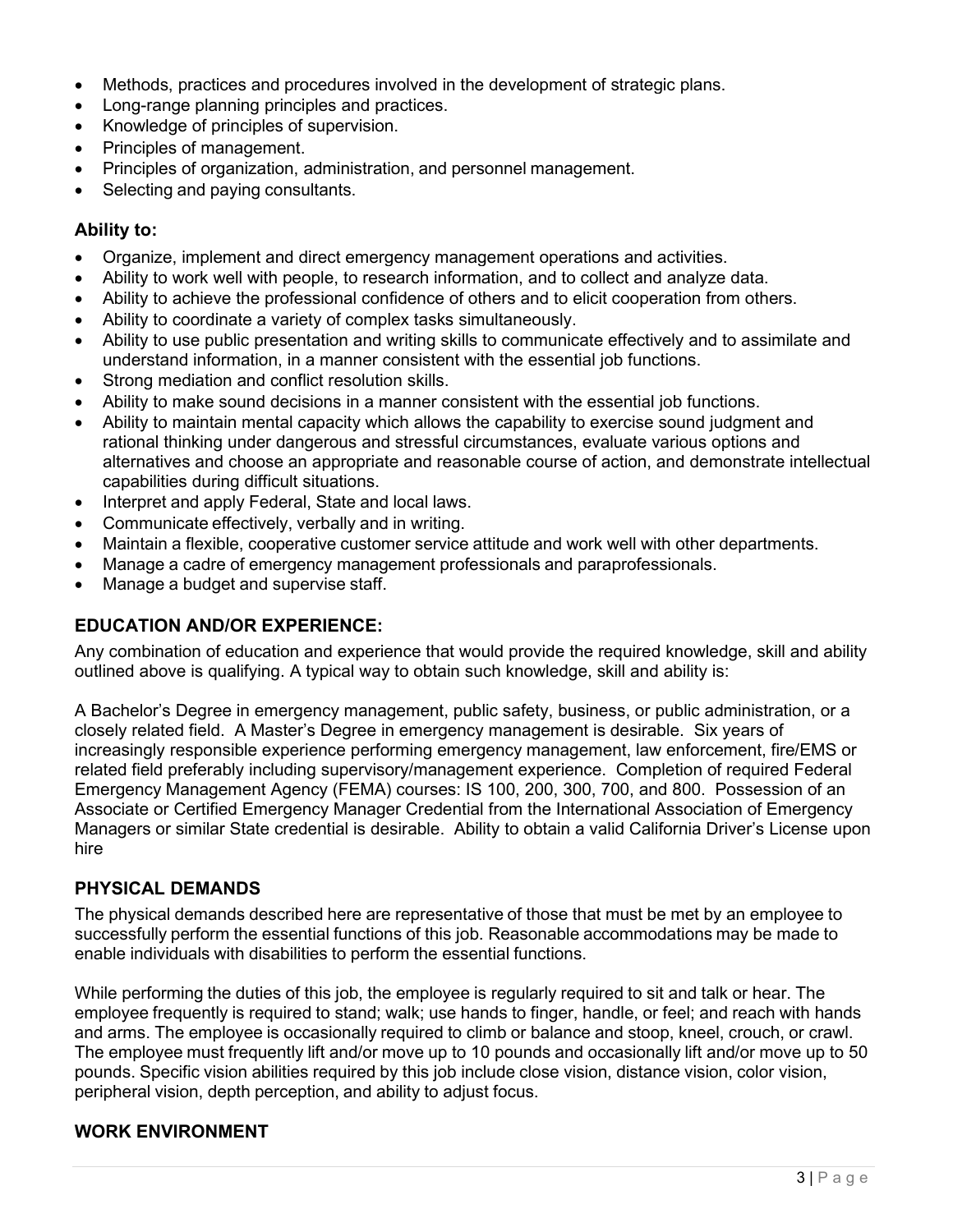The work environment characteristics described here are representative of those an employee encounters while performing the essential functions of this job. Reasonable accommodations may be made to enable individuals with disabilities to perform the essential functions.

While performing the duties of this job, the employee regularly works in indoor conditions and regularly works near video display. The employee is exposed to outside weather conditions from time to time. The noise level in the work environment is usually moderate.

Bargaining Unit: Approved: Revised Date: Revised By:

Prepared By: MRG Consulting<br>Prepared Date: December 2021 Prepared Date: December 2021<br>Bargaining Unit: Mid-Management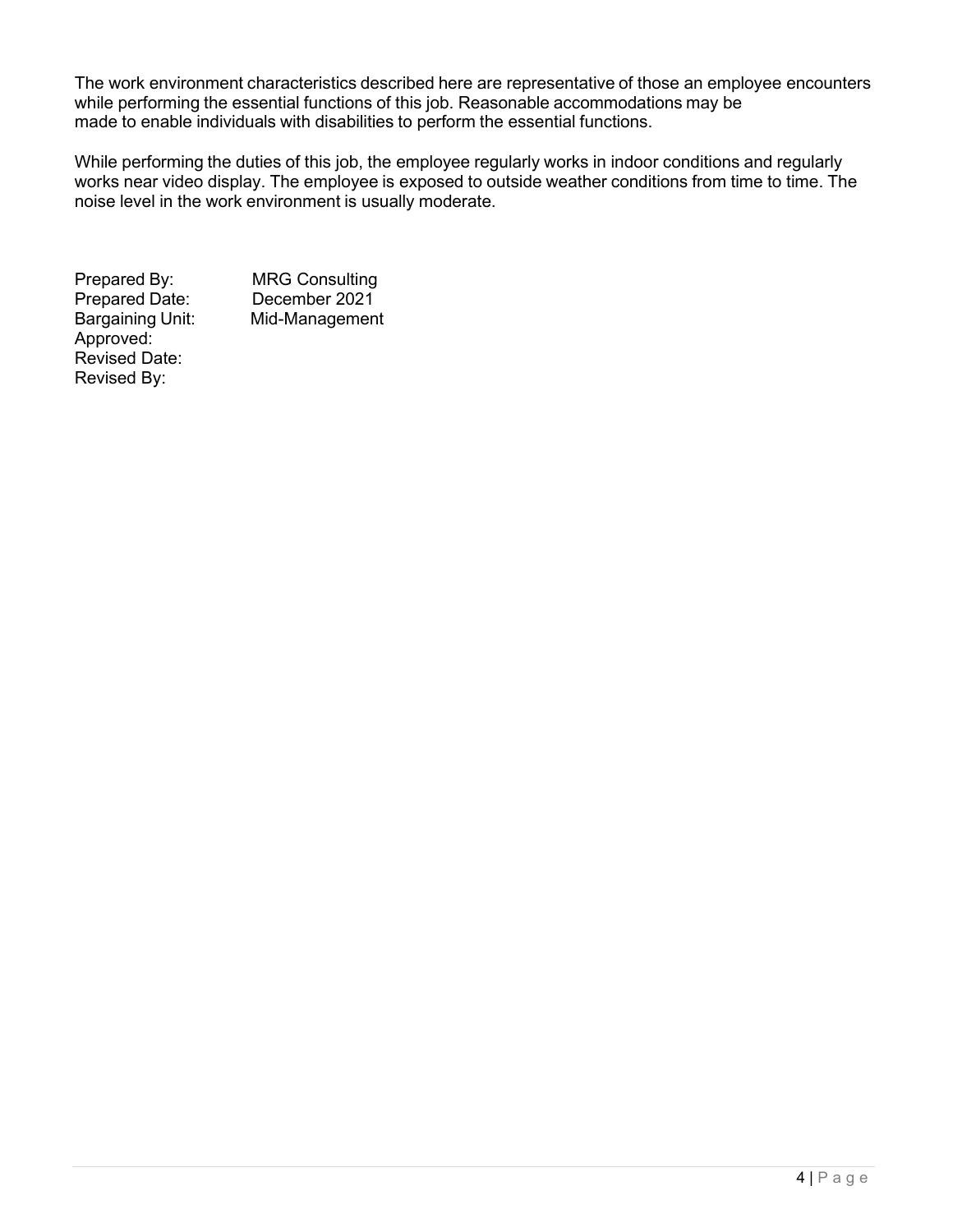#### **SAN RAFAEL UNREPRESENTED MID-MANAGEMENT**

**SALARY SCHEDULE**

**Effective January 18, 2022**

| Grade      | <b>Position</b>                                 |                   | $\blacktriangle$ |       | $\mathbf B$ |               | $\mathbf c$ | D            |                              | E      |
|------------|-------------------------------------------------|-------------------|------------------|-------|-------------|---------------|-------------|--------------|------------------------------|--------|
| 7315       | <b>Accounting Manager</b>                       | \$                | 9,319            | \$    | 9,785       | $\frac{1}{2}$ | 10,274      | \$<br>10,788 | $\boldsymbol{\hat{\varphi}}$ | 11,327 |
| 2400       | Assistant Library and Recreation Director       | \$                | 10,600           | \$    | 11,130      | \$            | 11,686      | \$<br>12,271 | \$                           | 12,884 |
| 2202       | Assistant Public Works Director / City Engineer | \$                | 12,029           | \$    | 12,631      | \$            | 13,262      | \$<br>13,925 | \$                           | 14,621 |
| 2302       | <b>Chief Building Official</b>                  | \$                | 11,179           | \$    | 11,738      | \$            | 12,325      | \$<br>12,941 | \$                           | 13,588 |
| 4203       | Civic Design Manager                            | \$                | 9,910            | \$    | 10,405      | \$            | 10,926      | \$<br>11,472 | $\boldsymbol{\hat{\varphi}}$ | 12,045 |
| 2122       | <b>Code Enforcement Supervisor</b>              | \$                | 7,553            | \$    | 7,930       | \$            | 8,327       | \$<br>8,743  | \$                           | 9,180  |
| 4204       | Data & Infrastructure Manager                   | \$                | 10,974           | \$    | 11,522      | \$            | 12,098      | \$<br>12,703 | \$                           | 13,338 |
| 1105       | Deputy City Attorney I                          | \$                | 10,131           | \$    | 10,637      | \$            | 11,169      | \$<br>11,728 | \$                           | 12,314 |
| 1109       | Deputy City Attorney II                         | \$                | 11,170           | \$    | 11,728      | \$            | 12,315      | \$<br>12,931 | \$                           | 13,577 |
| <b>TBD</b> | Deputy Director of Emergency Management         | \$                | 12,029           | \$    | 12,631      | \$            | 13,262      | \$<br>13,925 | \$                           | 14,621 |
| <b>TBD</b> | Deputy Fire Chief                               | \$                | 13,556           | \$    | 14,234      | \$            | 14,946      | \$<br>15,693 | \$                           | 16,478 |
| 2120       | Deputy Fire Marshall                            | \$                | 9,515            | \$    | 9,991       | \$            | 10,490      | \$<br>11,015 | \$                           | 11,566 |
| 2135       | Deputy Public Works Director                    | \$                | 10,929           | \$    | 11,475      | \$            | 12,049      | \$<br>12,651 | \$                           | 13,284 |
| 7313       | <b>Economic Development Coordinator</b>         | \$                | 9,181            | \$    | 9,640       | \$            | 10,122      | \$<br>10,628 | \$                           | 11,159 |
| 2128       | <b>Economic Development Manager</b>             | \$                | 10,095           | \$    | 10,600      | \$            | 11,130      | \$<br>11,686 | \$                           | 12,271 |
| 7117       | <b>Emergency Services Manager</b>               | \$                | 8,957            | \$    | 9,405       | \$            | 9,875       | \$<br>10,369 | \$                           | 10,888 |
| 2138       | <b>Housing Manager</b>                          | \$                | 10,330           | \$    | 10,847      | \$            | 11,389      | \$<br>11,959 | \$                           | 12,557 |
| 2107       | Human Resources Operations Manager              | \$                | 9,041            | \$    | 9,493       | \$            | 9,968       | \$<br>10,466 | \$                           | 10,989 |
| 2208       | Operations and Maintenance Manager              | \$                | 9,856            | \$    | 10,349      | \$            | 10,867      | \$<br>11,410 | \$                           | 11,981 |
| 2208       | Operations and Maintenance Manager (SRSD)       | \$                | 9,856            | \$    | 10,349      | \$            | 10,867      | \$<br>11,410 | \$                           | 11,981 |
| 2703       | Parking Services Manager                        | \$                | 9,181            | $\$\$ | 9,640       | \$            | 10,122      | \$<br>10,628 | $\boldsymbol{\hat{\varphi}}$ | 11,159 |
| 7312       | Parks Superintendent                            | \$                | 9,000            | \$    | 9,450       | \$            | 9,923       | \$<br>10,419 | $\boldsymbol{\hat{\varphi}}$ | 10,940 |
| 2116       | <b>Planning Manager</b>                         | \$                | 10,330           | \$    | 10,847      | \$            | 11,389      | \$<br>11,959 | \$                           | 12,557 |
| 4206       | <b>Product Manager</b>                          | \$                | 9,910            | \$    | 10,405      | \$            | 10,926      | \$<br>11,472 | \$                           | 12,045 |
| 8103       | <b>Recreation Supervisor</b>                    | \$                | 7,694            | $\$\$ | 8,079       | \$            | 8,483       | \$<br>8,907  | \$                           | 9,352  |
| 2206       | Senior Civil Engineer (SRSD)                    | \$                | 10,639           | \$    | 11,171      | \$            | 11,729      | \$<br>12,316 | \$                           | 12,932 |
| 7317       | Senior Code Enforcement Supervisor              | \$                | 8,337            | $\,$  | 8,753       | \$            | 9,191       | \$<br>9,651  | \$                           | 10,133 |
| 2101       | Senior Management Analyst I                     | \$                | 7,382            | \$    | 7,751       | \$            | 8,139       | \$<br>8,546  | \$                           | 8,973  |
| 2105       | Senior Management Analyst II                    | \$                | 8,789            | $\,$  | 9,229       | $\,$          | 9,690       | \$<br>10,175 | \$                           | 10,683 |
| 2203       | Senior Project Manager                          | \$                | 9,171            | $\,$  | 9,629       | \$            | 10,111      | \$<br>10,616 | $\boldsymbol{\mathsf{\$}}$   | 11,147 |
| 8102       | <b>Senior Recreation Supervisor</b>             | \$                | 8,492            | \$    | 8,917       | \$            | 9,363       | \$<br>9,831  | \$                           | 10,322 |
| 7310       | Sewer Maintenance Superintendent                | \$                | 9,000            | \$    | 9,450       | \$            | 9,923       | \$<br>10,419 | \$                           | 10,940 |
| 7311       | <b>Street Maintenance Superintendent</b>        | \$                | 9,000            | \$    | 9,450       | \$            | 9,923       | \$<br>10,419 | \$                           | 10,940 |
| 2150       | <b>Sustainability Program Manager</b>           | $\boldsymbol{\$}$ | 7,408            | \$    | 7,778       | \$            | 8,167       | \$<br>8,576  | $\boldsymbol{\hat{\varphi}}$ | 9,005  |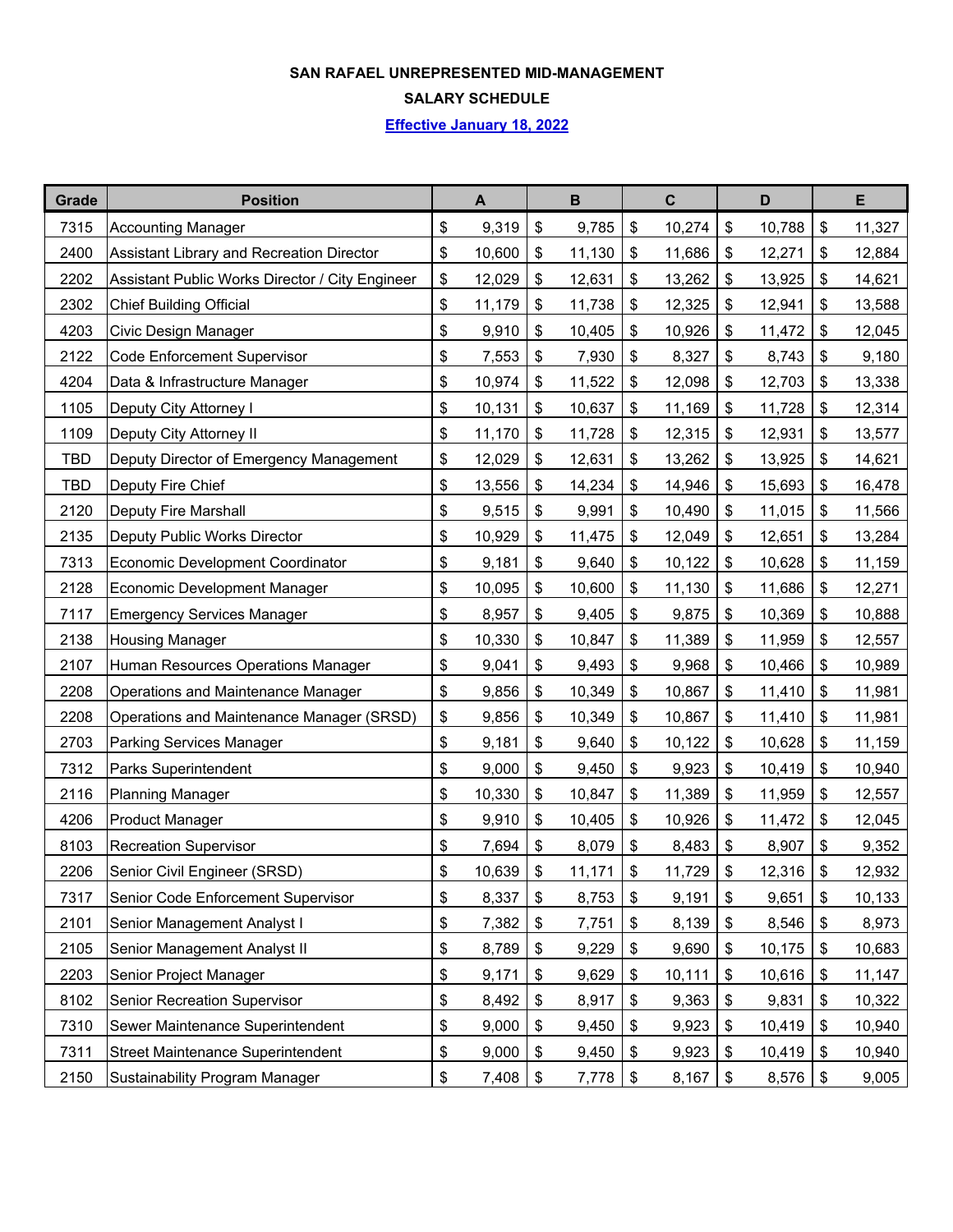#### **SAN RAFAEL UNREPRESENTED MID-MANAGEMENT**

**SALARY SCHEDULE**

**Effective July 1, 2022**

| Grade      | <b>Position</b>                                 | A            | $\mathbf B$  | $\mathbf C$  | D            |                              | E      |
|------------|-------------------------------------------------|--------------|--------------|--------------|--------------|------------------------------|--------|
| 7315       | <b>Accounting Manager</b>                       | \$<br>9,692  | \$<br>10,177 | \$<br>10,685 | \$<br>11,220 | \$                           | 11,781 |
| 2400       | Assistant Library and Recreation Director       | \$<br>10,971 | \$<br>11,519 | \$<br>12,095 | \$<br>12,700 | \$                           | 13,335 |
| 2202       | Assistant Public Works Director / City Engineer | \$<br>12,450 | \$<br>13,073 | \$<br>13,726 | \$<br>14,413 | \$                           | 15,133 |
| 2302       | <b>Chief Building Official</b>                  | \$<br>11,570 | \$<br>12,149 | \$<br>12,756 | \$<br>13,394 | $\sqrt[6]{2}$                | 14,064 |
| 4203       | Civic Design Manager                            | \$<br>10,068 | \$<br>10,572 | \$<br>11,100 | \$<br>11,655 | \$                           | 12,238 |
| 2122       | <b>Code Enforcement Supervisor</b>              | \$<br>7,674  | \$<br>8,057  | \$<br>8,460  | \$<br>8,883  | \$                           | 9,327  |
| 4204       | Data & Infrastructure Manager                   | \$<br>11,149 | \$<br>11,707 | \$<br>12,292 | \$<br>12,907 | \$                           | 13,552 |
| 1105       | Deputy City Attorney I                          | \$<br>10,485 | \$<br>11,010 | \$<br>11,560 | \$<br>12,138 | \$                           | 12,745 |
| 1109       | Deputy City Attorney II                         | \$<br>11,561 | \$<br>12,139 | \$<br>12,746 | \$<br>13,383 | \$                           | 14,052 |
| TBD        | Deputy Director of Emergency Management         | \$<br>12,450 | \$<br>13,073 | \$<br>13,726 | \$<br>14,413 | \$                           | 15,133 |
| <b>TBD</b> | Deputy Fire Chief                               | \$<br>14,099 | \$<br>14,804 | \$<br>15,544 | \$<br>16,321 | \$                           | 17,137 |
| 2120       | Deputy Fire Marshall                            | \$<br>9,848  | \$<br>10,340 | \$<br>10,857 | \$<br>11,400 | $\boldsymbol{\hat{\varphi}}$ | 11,970 |
| 2135       | Deputy Public Works Director                    | \$<br>11,311 | \$<br>11,877 | \$<br>12,470 | \$<br>13,094 | \$                           | 13,749 |
| 7313       | <b>Economic Development Coordinator</b>         | \$<br>9,502  | \$<br>9,977  | \$<br>10,476 | \$<br>11,000 | \$                           | 11,550 |
| 2128       | Economic Development Manager                    | \$<br>10,448 | \$<br>10,971 | \$<br>11,519 | \$<br>12,095 | \$                           | 12,700 |
| 7117       | <b>Emergency Services Manager</b>               | \$<br>9,271  | \$<br>9,734  | \$<br>10,221 | \$<br>10,732 | $\boldsymbol{\hat{\varphi}}$ | 11,269 |
| 2138       | <b>Housing Manager</b>                          | \$<br>10,743 | \$<br>11,281 | \$<br>11,845 | \$<br>12,437 | \$                           | 13,059 |
| 2107       | Human Resources Operations Manager              | \$<br>9,403  | \$<br>9,873  | \$<br>10,366 | \$<br>10,885 | \$                           | 11,429 |
| 2208       | Operations and Maintenance Manager              | \$<br>10,251 | \$<br>10,763 | \$<br>11,301 | \$<br>11,867 | \$                           | 12,460 |
| 2208       | Operations and Maintenance Manager (SRSD)       | \$<br>10,251 | \$<br>10,763 | \$<br>11,301 | \$<br>11,867 | \$                           | 12,460 |
| 2703       | <b>Parking Services Manager</b>                 | \$<br>9,502  | \$<br>9,977  | \$<br>10,476 | \$<br>11,000 | \$                           | 11,550 |
| 7312       | Parks Superintendent                            | \$<br>9,360  | \$<br>9,829  | \$<br>10,320 | \$<br>10,836 | \$                           | 11,378 |
| 2116       | <b>Planning Manager</b>                         | \$<br>10,743 | \$<br>11,281 | \$<br>11,845 | \$<br>12,437 | \$                           | 13,059 |
| 4206       | <b>Product Manager</b>                          | \$<br>10,068 | \$<br>10,572 | \$<br>11,100 | \$<br>11,655 | \$                           | 12,238 |
| 8103       | <b>Recreation Supervisor</b>                    | \$<br>7,964  | \$<br>8,362  | \$<br>8,780  | \$<br>9,219  | \$                           | 9,680  |
| 2206       | Senior Civil Engineer (SRSD)                    | \$<br>11,011 | \$<br>11,562 | \$<br>12,140 | \$<br>12,747 | \$                           | 13,384 |
| 7317       | Senior Code Enforcement Supervisor              | \$<br>8,470  | \$<br>8,893  | \$<br>9,338  | \$<br>9,805  | $\boldsymbol{\mathsf{\$}}$   | 10,295 |
| 2101       | Senior Management Analyst I                     | \$<br>7,677  | \$<br>8,061  | \$<br>8,464  | \$<br>8,888  | \$                           | 9,332  |
| 2105       | Senior Management Analyst II                    | \$<br>9,141  | \$<br>9,598  | \$<br>10,078 | \$<br>10,582 | \$                           | 11,111 |
| 2203       | Senior Project Manager                          | \$<br>9,446  | \$<br>9,918  | \$<br>10,414 | \$<br>10,935 | \$                           | 11,481 |
| 8102       | <b>Senior Recreation Supervisor</b>             | \$<br>8,790  | \$<br>9,229  | \$<br>9,690  | \$<br>10,175 | \$                           | 10,684 |
| 7310       | Sewer Maintenance Superintendent                | \$<br>9,360  | \$<br>9,829  | \$<br>10,320 | \$<br>10,836 | \$                           | 11,378 |
| 7311       | <b>Street Maintenance Superintendent</b>        | \$<br>9,360  | \$<br>9,829  | \$<br>10,320 | \$<br>10,836 | \$                           | 11,378 |
| 2150       | Sustainability Program Manager                  | \$<br>7,704  | \$<br>8,090  | \$<br>8,494  | \$<br>8,919  | \$                           | 9,365  |